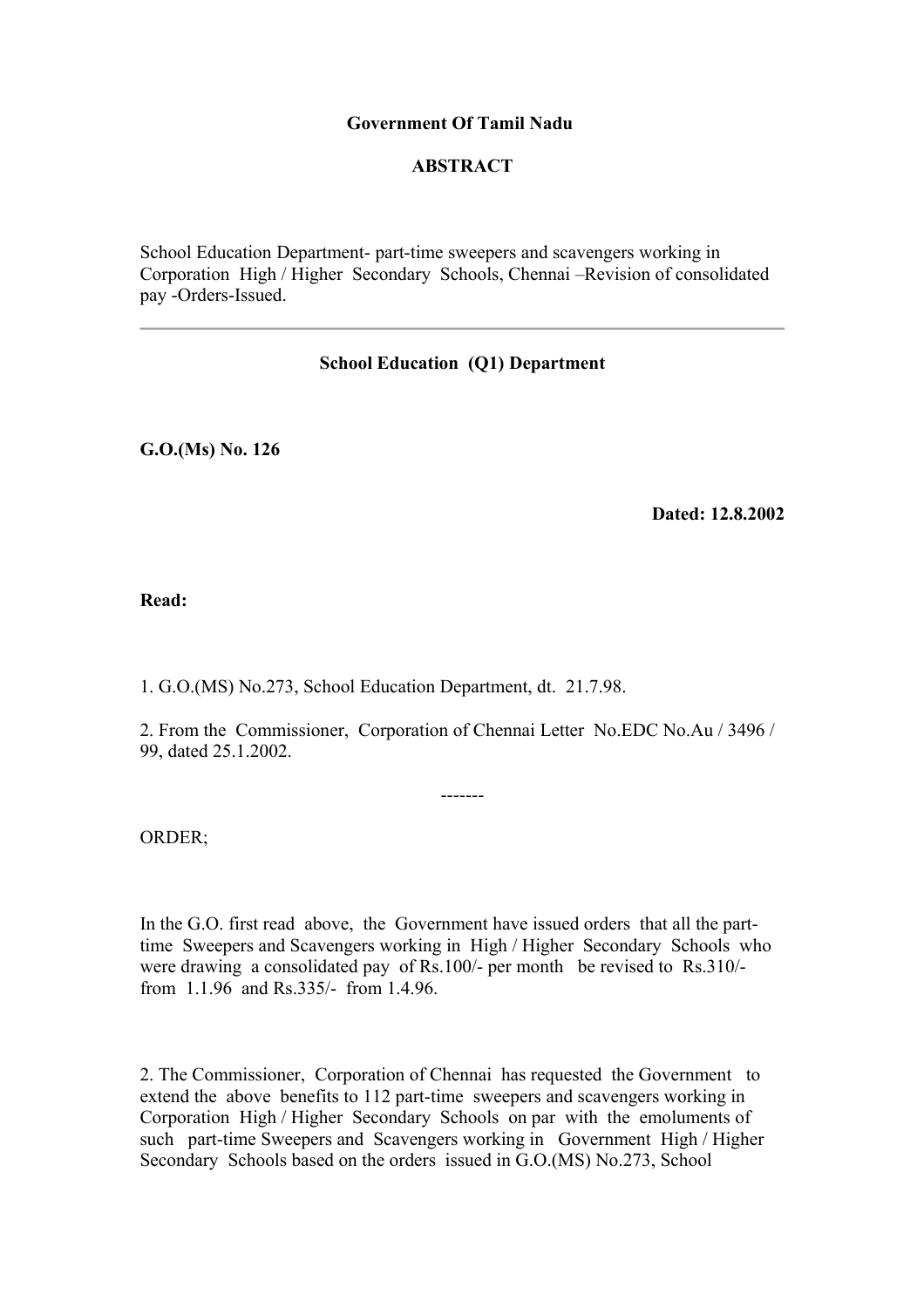Education Department, dated 27.1.98. He has also requested that their consolidated pay to be revised from Rs.170/- to Rs.335/- per month.

3. The Government after careful consideration of the proposal of the Commissioner, Corporation of Chennai accept to enhance the consolidated pay from Rs.170/- to Rs.335/- per month for the 112 part-time sweepers and scavengers working in High / Higher Secondary Schools, under the control of Corporation of Chennai on par with their counter parts working in Government High / Higher Secondary Schools with effect from the date of issue of this order, without arrears.

4. The Commissioner of Corporation of Chennai should ensure that the grants/wages are paid from the state funds for the sanctioned posts only, which has been determined based on norms.

5. The Expenditure should be debited to the following head of account;

"2202. General Education- 02. Secondary Education-109- Government Secondary Schools –1- Non-Plan-AB- Salaries of Municipal and Corporation Secondary / Higher Secondary School Teachers- 02. Wages" (DPC No.2202 02 109 AB 02. 0204)

6. Necessary funds will be provided in Revised Estimate / FMA for 2002-2003. Pending provision of funds in the RE/FMA 2002-2003 the Pay and Accounts Officer, Corporation of Chennai-3 is requested to admit the bill in this regard as and when presented by the Commissioner, Corporation of Chennai. The Director of School Education is also requested to take necessary action to include this Expenditure while sending the proposal for in RE/FMA for 2002-2003.

6. his orders issues with the concurrence of Finance Department. vide its U.O.No.DSPG No.97/2002 dated 9.8.2002 and the additional sanction Ledger No.379.

(By order of the Governor)